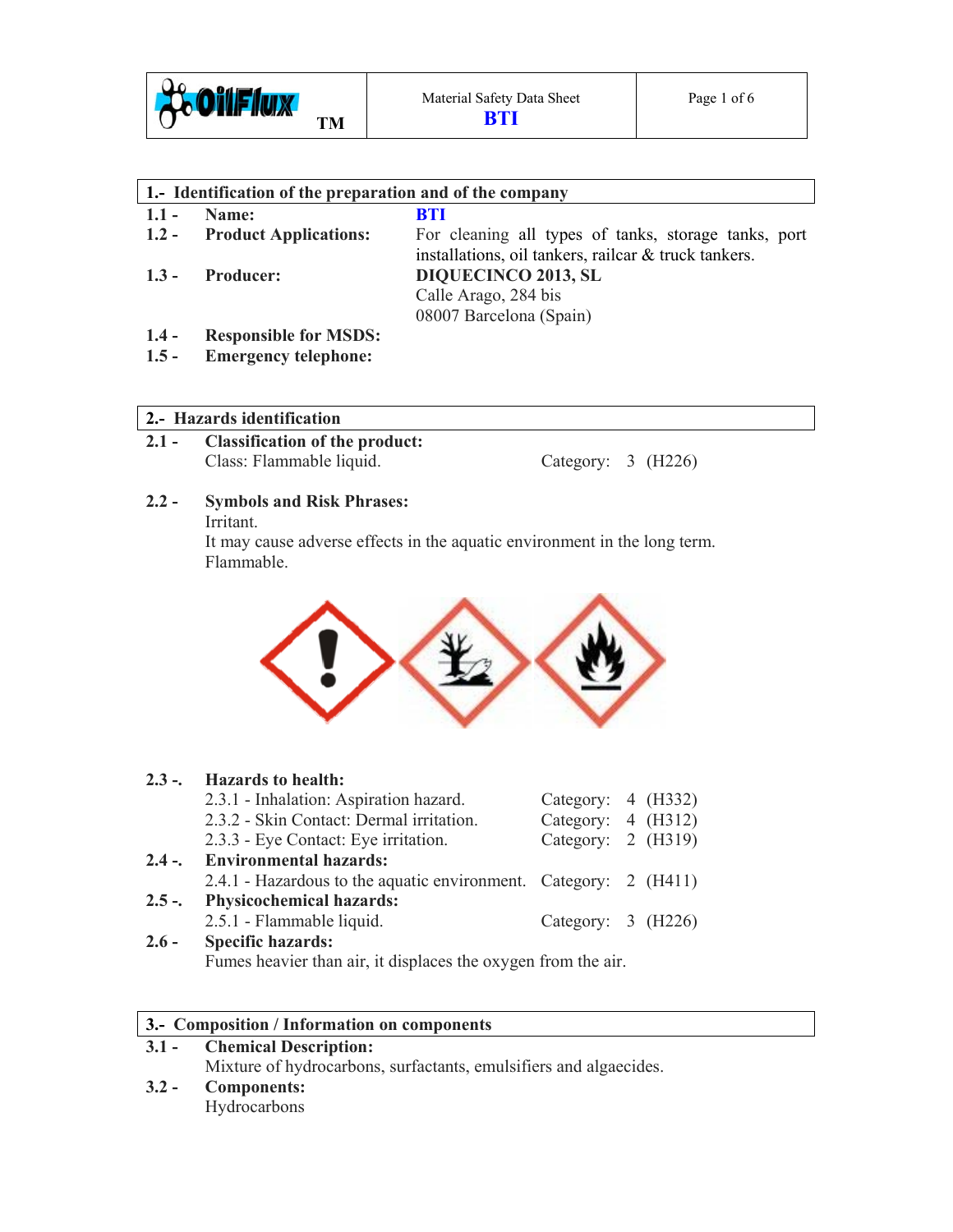

#### **4.- First Aid.**

## **4.1 - Eye Contact:**

Produces irritation. In case of contact, wash thoroughly with water for 15 minutes. Seek medical assistance.

# **4.2 - Contact with skin:**

Remove contaminated clothing. Wash affected areas with soap and water.

## **4.3 - Ingestion:**

Do not induce vomiting to avoid aspiration into the lungs. Request immediate medical attention.

## **4.4 - Inhalation:**

Remove the affected person to fresh air. If breathing is difficult, administer artificial respiration or give oxygen. Seek medical assistance.

#### **5.- Firefighting measures**

- **5.1 Fire-fighting media:**  Water spray. Foam. Chemical.
- **5.2 NOT Suitable fire-fighting Media:**  Do not use direct water stream.

#### **5.3 - Special hazards of exposure to fire:**  Flammable and combustible material. It can be ignited by heat, flame, sparks or electricity. Fumes are heavier than air and may travel to reach remote ignition sources and ignite. The containers may explode in the vicinity of a fire due to overheating.

## **5.4 - Personal Protective Equipment:**

Heat resistant garments to combat fire. If there is a high concentration of vapors or fumes use a self-contained breathing apparatus (SCBA).

## **6.- Measures in case of accidental spillage**

# **6.1 - Personal precautions:**

Avoid prolonged contact with the product and with contaminated clothing. Stay out of the flow of fumes and prevent their entry into enclosed spaces. Close access to all nearby ignition sources.

# **6.2 - Environmental precautions:**  Harmful to aquatic organisms. It may cause adverse effects in the aquatic environment in the long term.

## **6.3 - Methods of cleaning:**

Small Spills: Wipe the surface with fire-resistant and absorbent materials. Place the waste in closed containers for later disposal.

 Large spills: Cover the spill with foam to prevent the formation of a vapor cloud. Apply barriers to prevent liquid from spreading and act in the same way as in small spills.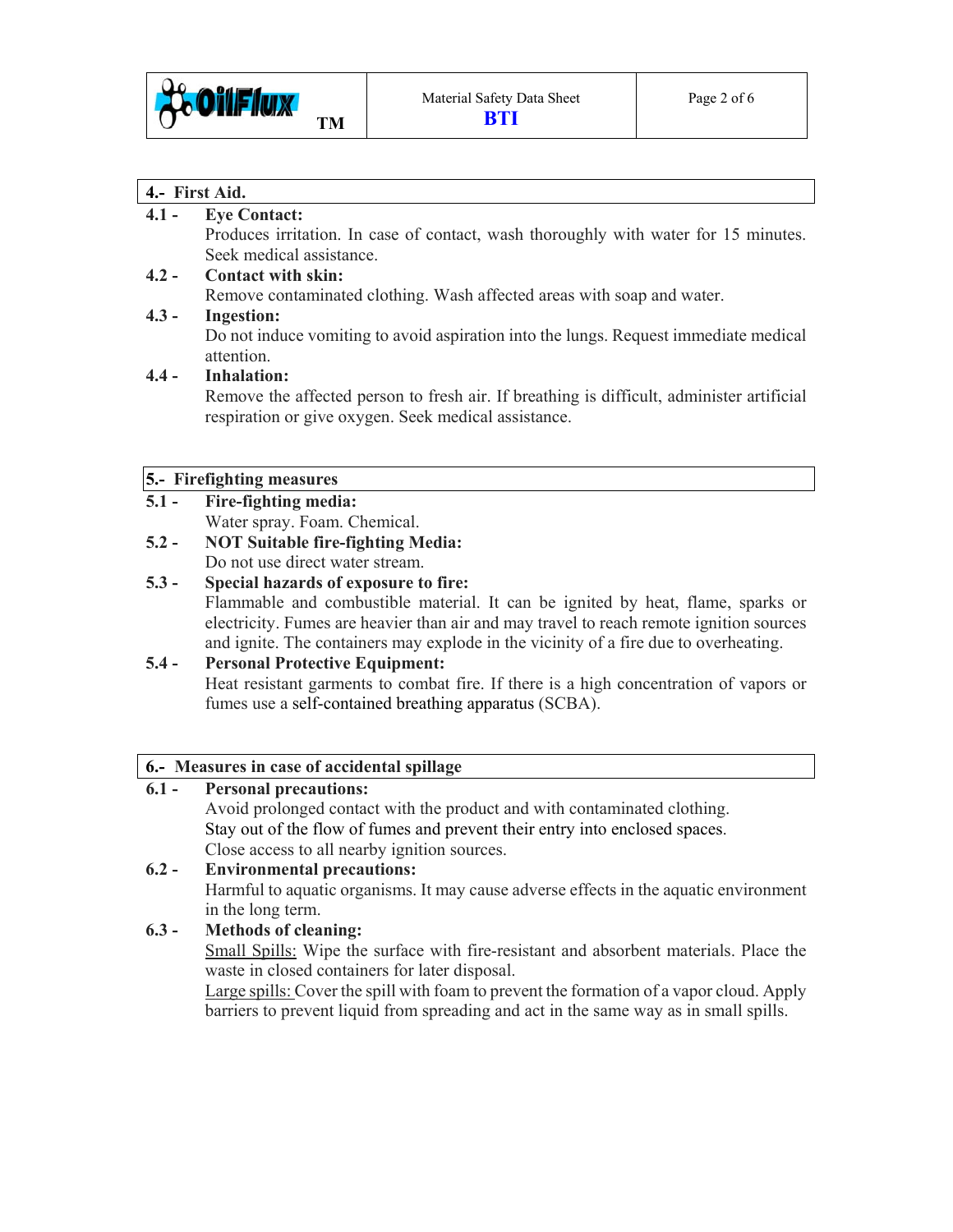

#### **7.- Handling and storage.**

# **7.1 - Handling:**

Maintain storage areas well ventilated.

Keep away from ignition sources.

Open containers slowly to control possible depressurizations.

 Apply the rules of good practice and hygiene for the handling of chemical products. Have any absorbent material in anticipation that a spill will occur.

#### **7.2 - Storage:**

Store in cool and well-ventilated places.

Keep away from ignition sources.

Keep closed all the containers and stored vertically.

Keep within the range of  $10^{\circ}$  C to  $40^{\circ}$  C.

## **7.3 - Specific Uses:**

For known uses of the product.

 For cleaning all types of tanks, storage tanks, port installations, oil tankers, railcar & truck tankers.

#### **8.- Exposure controls / personal protection.**

**8.1 - Exposure Limit Values:**  No data available.

# **8.2 - Exposure controls.**

Odorous threshold detection: 1 ppm

 **8.2.1 - Collective Protection:** 

Provide adequate ventilation

## **8.3 - Personal Protective Equipment.**

## **8.3.1- Respiratory protection:**

Protective respiratory mask in the presence of fumes, or self-contained equipment when high concentrations occur.

## **8.3.2 - Protection of hands:**

Wear gloves to protect against solvents.

## **8.3.3 - Eye protection:**

Use safety glasses with side shields.

## **8.3.4 - Skin protection:**

Wear standard work garments.

## **8.4 - Additional Information:**

Do not eat, drink or smoke while working. Wash hands after use.

Change contaminated clothing.

Wash the whole body after work.

 You should always have a safety shower and eyewash equipment in the area where the product is handled.

Recommended to have preventive skin care cream.

Use antistatic footwear.

## **8.5 - Exposure Controls Environment:**

Avoid spills and leaks in the basement. Avoid contaminating waterways and dumping the product in the sewage systems.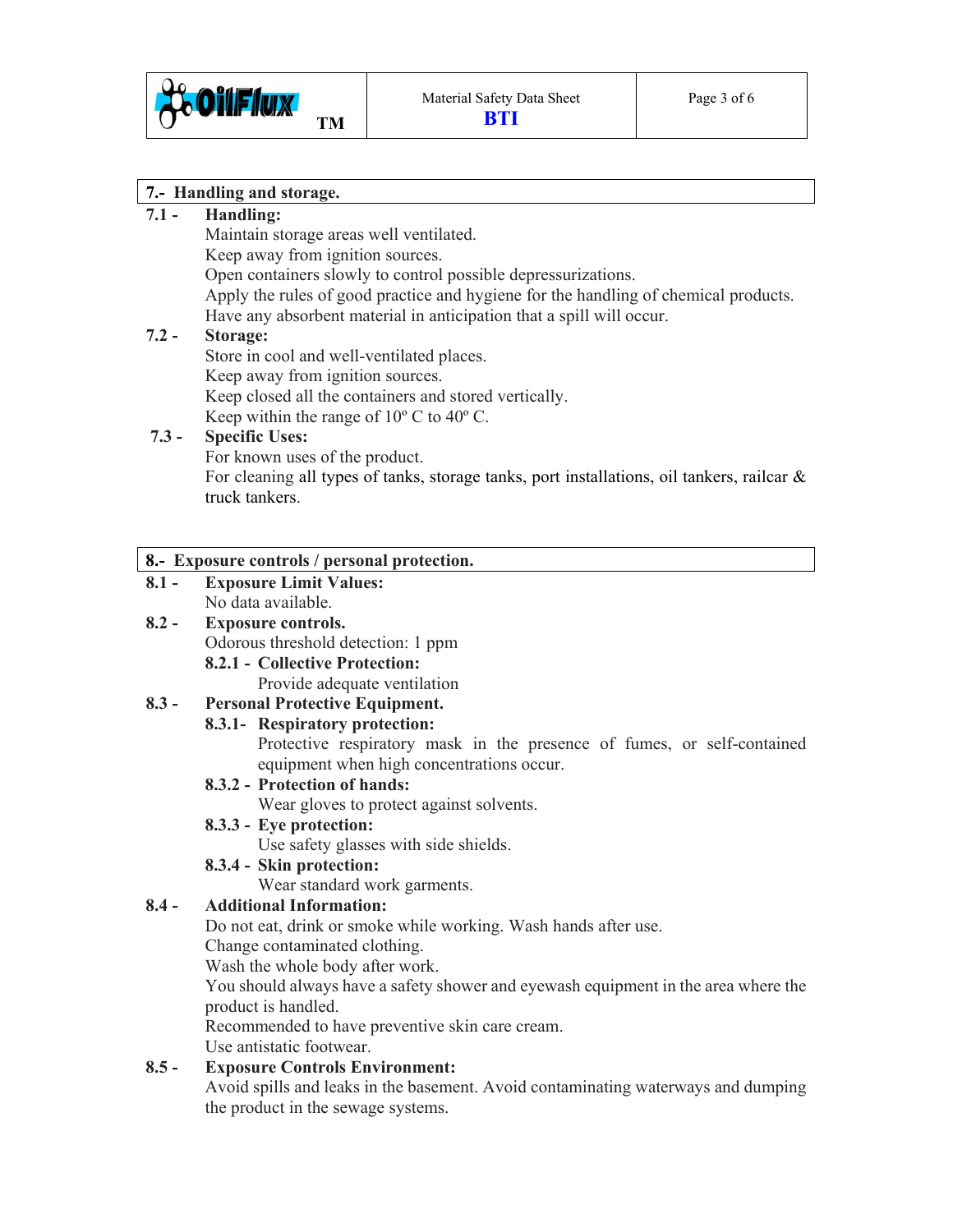

| 9.- Physical and chemical properties |                                                                            |                                 |  |  |
|--------------------------------------|----------------------------------------------------------------------------|---------------------------------|--|--|
| $9.1 -$                              | Overview:                                                                  |                                 |  |  |
|                                      | Characteristic odor of hydrocarbons. Odorous threshold of detection: 1 ppm |                                 |  |  |
|                                      | Light green liquid.                                                        |                                 |  |  |
| $9.2 -$                              | Important health, safety and environmental information:                    |                                 |  |  |
|                                      | pH                                                                         | $8.0 - 9.0$                     |  |  |
|                                      | <b>Boiling Point</b>                                                       | $140^{\circ}$ C - 350° C        |  |  |
|                                      | Flammable Point                                                            | $70^{\circ}$ C                  |  |  |
|                                      | Auto-Ignition temperature                                                  | $>$ 220 $\degree$ C             |  |  |
|                                      | Relative density (water = 1) at $20^{\circ}$ C                             | 0.81                            |  |  |
|                                      | Solubility in water                                                        | insoluble, emulsifies in water. |  |  |
|                                      |                                                                            |                                 |  |  |
|                                      |                                                                            |                                 |  |  |

#### **10.- Stability and reactivity**

## **10.1 - Stability:**

Product stable under the handling and storage conditions recommended in section #7.

## **10.2 - Conditions to avoid:**

Avoid sources of ignition.

#### **10.3 - Materials to avoid:**

Avoid contact with strong oxidizers, strong acids and halogens.

## **10.4 - Hazardous decomposition products:**

In the event of a fire, the product may emit hazardous decomposition products, such as carbon monoxide and carbon dioxide.

#### **11.- Toxicological information**

- **11.1 Acute oral toxicity:** Not available.
- **11.2 Acute dermal toxicity:**  Not available.

#### **11.3 - Acute inhalation toxicity:**

The aspiration into the lungs as a result of ingestion and subsequent vomiting, may leads to pulmonary edema.

**11.4 - Skin irritation:**  Irritant.Dermatological conditions.

#### **11.5 - Eye irritation:**  Irritant.

## **11.6 - Chronic Health Effects:**

Repeated exposures may produce respiratory tract irritation, skin irritation, muscle weakness, anemia and alteration of lymphocytes in the blood.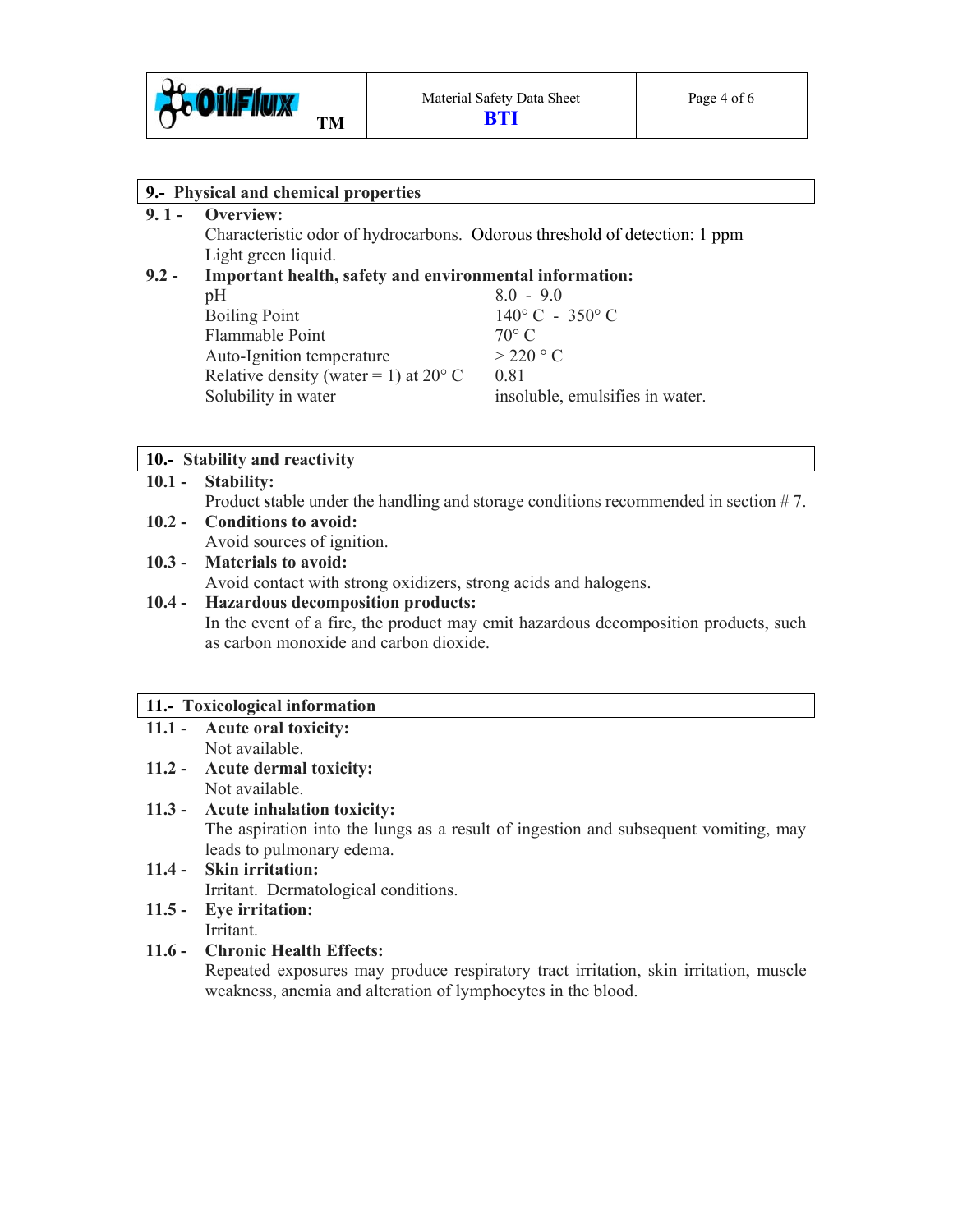

#### **12.- Ecological information.**

#### **12.1 - Ecotoxicity:**

Toxic to aquatic organisms. In the long term it may cause adverse effects in the aquatic environment.

#### **12.2 - Mobility:**

Was removed by emulsion with surfactants.

## **12.3 - Persistence and biodegradability:**

High potential physical contamination. If it is dump into the environment, the more volatile components evaporate and oxidize and the remaining components will biodegrade.

#### **13.- Terms of elimination**

## **13.1 - Waste Disposal:**

If the product needs to be managed as waste, the final user must do so in accordance with local regulations.

For disposal authorized agents and carriers should be used.

 Materials contaminated by the product require the same precautions as the product and should be considered toxic and hazardous waste. Never disposal in the sewer.

## **13.2 - Disposal of containers:**

The containers must be managed as waste in accordance with point 13.1

#### **14.- Transport information**.

Transport in sealed containers that are upright and secure.

Ensure that persons transporting the product know what to do in case of an accident or spillage.

#### **UN Number:**

 **UN 1993**, Flammable liquid, NOS. (Hydrocarbon mixture with kerosene). Class 3. Packing Group III.

## **14.1 - Transport by Road (ADR):**

 UN Number: UN 1993 Flammable liquid, NOS. (Hydrocarbon mixture with kerosene). Class 3. Packing Group III.

#### **14.2 - Sea transport (IMDG):**  UN Number: UN 1993 Flammable liquid, NOS. (Hydrocarbon mixture with kerosene). Class 3. Packing Group III.

## **14.3 - Rail transport (RID):**

UN Number: UN 1993 Flammable liquid, NOS. (Hydrocarbon mixture with kerosene). Class 3. Packing Group III.

## **14.4 - Air transport (ICAO / IATA):**

UN Number: UN 1993 Flammable liquid, NOS. (Hydrocarbon mixture with kerosene). Class 3. Packing Group III.